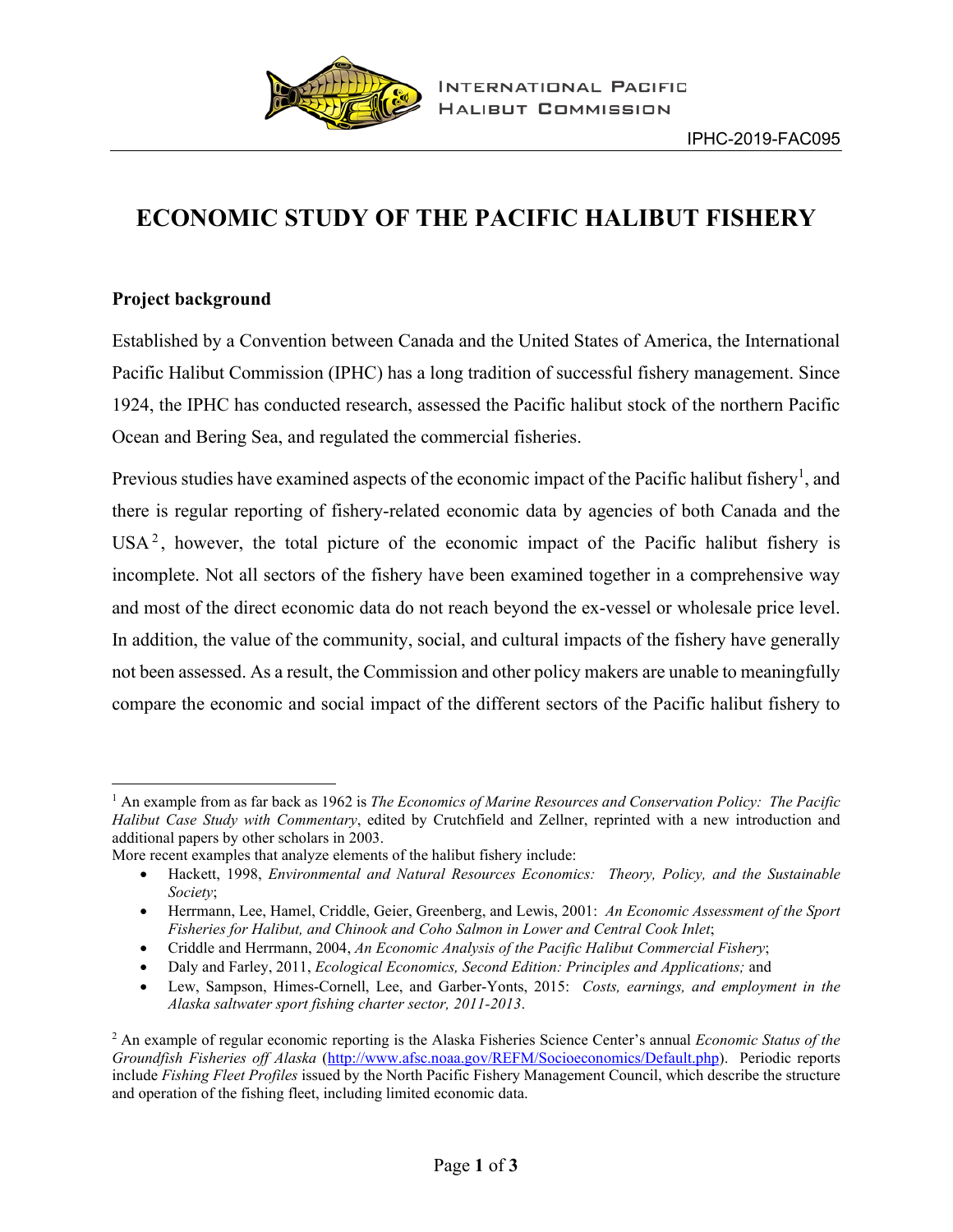

each other, to other fisheries, to other communities, or to other industries. Additionally, achievement of optimum yield has not been quantified or assessed.

The IPHC desires more comprehensive economic information to support the overall management of the Pacific halibut resource in fulfillment of its mandate.

## **Project objectives**

This project has five integrated objectives:

Survey previous studies and existing information. This survey should evaluate relevant work in this field as well as ongoing regular data collection programs, noting differences in methodology or emphasis, complementary or conflicting data and conclusions, and gaps in available information.

- 1. Develop a comprehensive qualitative structural description of the current economics of the Pacific halibut resource. This description should encompass all Pacific halibut fishery sectors in Canada and the USA, including commercial, recreational, subsistence, ceremonial, bycatch and research. It may extend or incorporate relevant information identified under the first objective, and it should identify developments or trends which have led to the current state or may influence future changes.
- 2. Develop a quantitative analysis of the economic value and impact of all sectors of the Pacific halibut resource, from the hook-to-plate, including recreational and subsistence use. This analysis should include the operation of the fishery itself as well as the products it generates. It should detail the geography of the fishery's economic impact and its effect on local, regional, and national economies, as well as the basis and rationale for any economic effect multipliers used in the analysis.
- 3. Analyze the community impacts of the Pacific halibut fishery throughout its range. This analysis should include all user groups, and should be expressed as quantitatively as possible.